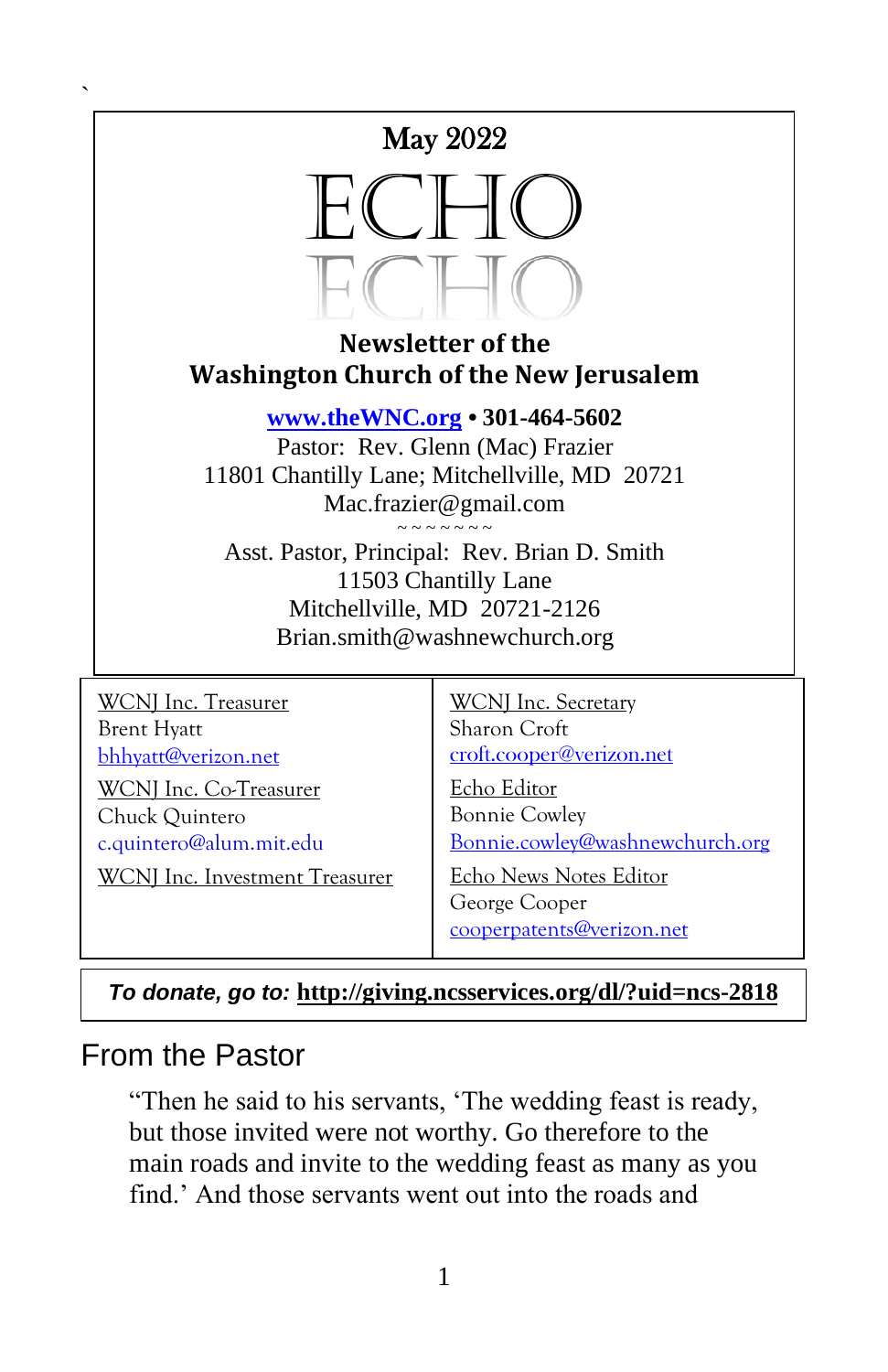gathered all whom they found, both bad and good. So, the wedding hall was filled with guests." (*Matthew* 22:8-10)

The theme of invitations occurs frequently in the Word of the Lord. Sometimes, it is the Lord inviting His people to follow Him. At other times, it is the Lord instructing His people to go out and invite new people. One kind of invitation that happens repeatedly is an invitation to a feast.

A feast is a gathering in which people come together to eat and drink with one another, but also to enjoy one another's company and conversation. At its best, a feast is a party in which people grow closer to one another while learning from one another's perspectives and from one another's wisdom from experience, while also enjoying nourishing and delightful food and drink. A perfect feast is an event that nourishes both the body and the soul of all who attend.

Feasts in the Word (as in life today) are often held to celebrate some important event, either to commemorate something important from the past (e.g., holy day feasts) or to kick off something wonderful and new (like at a wedding). The greatest of all feasts in the Word is the sharing of the last Passover meal among the disciples, which we commemorate in the church every time we celebrate Holy Supper.

Given all that can be said of feasts, it is not hard to see how a feast in the Word is also a symbol of a key function of the Lord's kingdom—both of heaven and of the church. Whenever we gather to worship, to serve others, or to support one another, we are participating in a spiritual "feast".

… the invitations that work the best are the personal ones. A sign, a website, an advertisement—these can't really communicate love the way a one-on-one conversation can.

And feasts don't work if you don't invite anyone to come. A party without invitations is a sad affair. But whom should we invite?

Repeatedly, in the Lord's Word, we are taught that it is not enough to just invite those we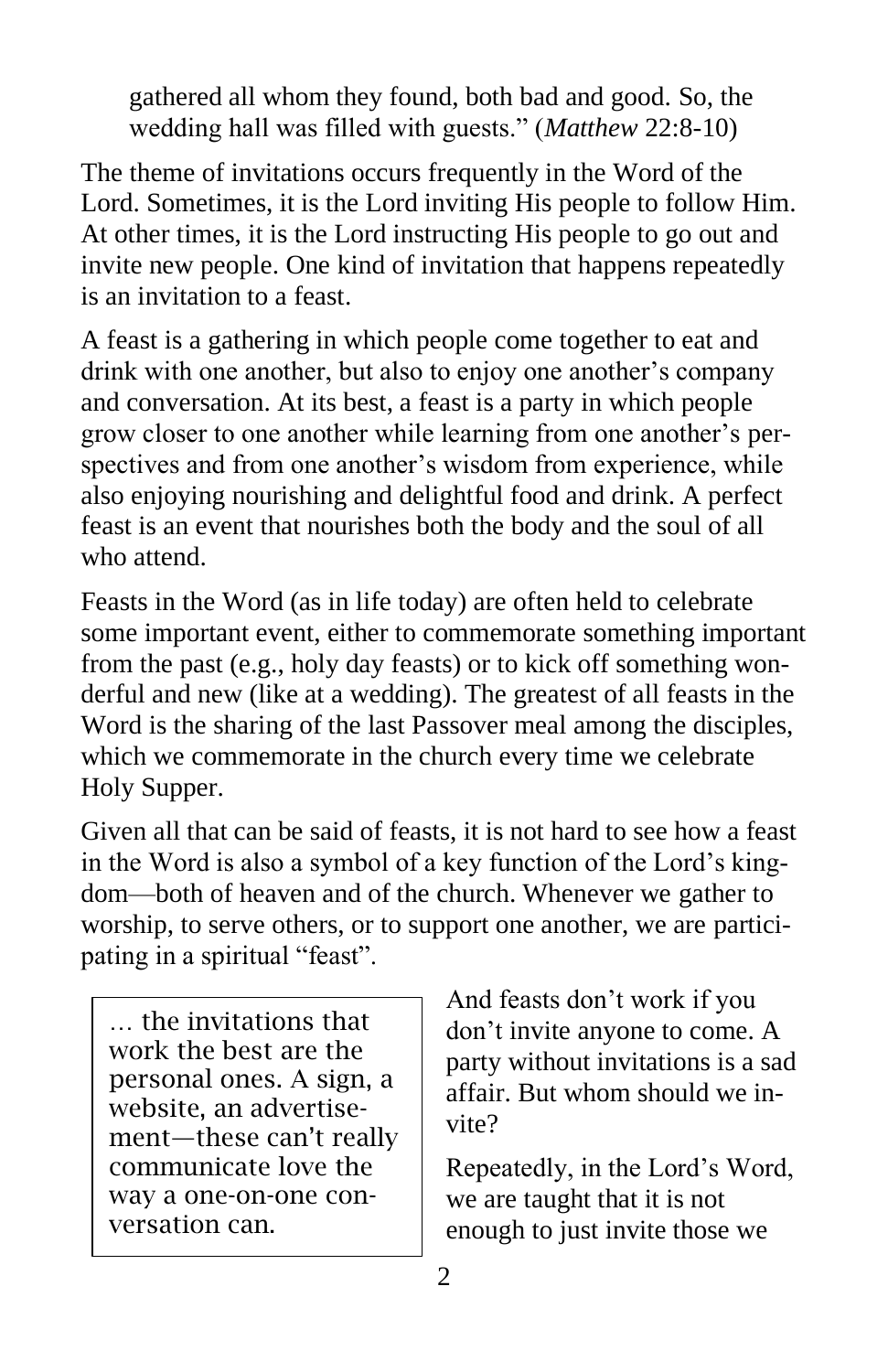are already close with, nor is it good to invite with the idea of benefiting oneself. Rather, we are to go out and invite people who are in need of help, who are outside of our inner circle of comfort, and to do so in a way that focuses on their benefit, not ours.

Friends, the future existence of the Washington New Church is in some part dependent on its members taking responsibility to invite new people in. We can handle some of the "inviting" through things like paid advertising, signs out on the road, and other such impersonal, institutional means. But in the end, the invitations that work the best are the personal ones. A sign, a website, an advertisement—these can't really communicate love the way a one-onone conversation can.

Break out of your comfort zone. Try inviting someone. Invite them to Sunday worship, but also invite them to the gatherings by the fire on Wednesday nights. Invite them to check out our school. Invite them to participate in a community service project. And invite them to participate in a small group or to come to one of our social events like the community barbecue we are having later this month.

And invite them because you believe *they* will benefit from the invitation. Because there are people out there who definitely would gain from what we have to offer. And along the way, we will also benefit from what they bring to the group. This is how the next generation of our church community will be built.

"But when you give a feast, invite the poor, the crippled, the lame, the blind, and you will be blessed, because they cannot repay you." (*Luke* 14:13-14)

> Rev. Glenn "Mac" Frazier Pastor, Washington New Church 2022-04-28

#### *Regional Pastor Visit*

This month we will be visited by our new Regional Pastor, the Rev. Eric Carswell. He will be here to check in on the health of the society and to perform our pastor's annual review.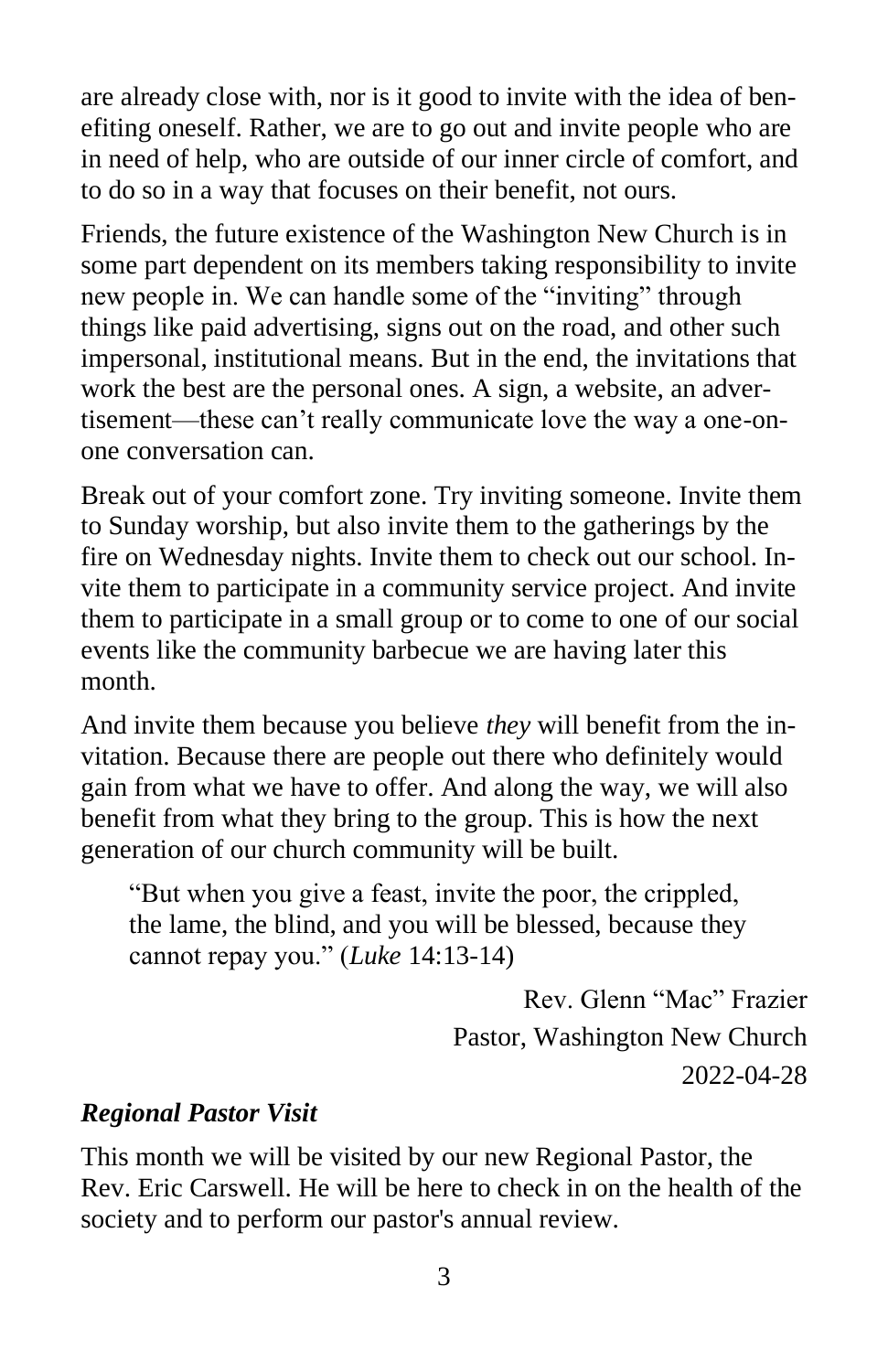The Regional Pastor system is a part of how the General Church and the Office of the Bishop provide for order and subordination within the priesthood, and for support of both our pastors and our congregations. Our pastor, Mac, meets with Eric monthly online, and once a year Eric conducts a review.

For this year's visit, he will arrive from Bryn Athyn the evening of Thursday, May 5th, and will be with us until the afternoon of Sunday the 8th. While here, he will visit the school on Friday, meet with the Board of Trustees, the School Board, and the Pastor's Council at 10:00 a.m. on Saturday, and lead worship on May 8th.

### **School Report**

Please continue to let your friends, family and neighbors know that there are spaces available at Washington New Church School! Looking forward to the final week of school we have:

May 30: Memorial Day -WNCS Closed, 4pm

May 31<sup>st</sup>: School Field trips

June 2: Field Day (School closes at noon)

June 2: School Play, 7pm

June 3: Final Day (School closes at noon) Graduation at 7pm

But before we get to that final week, teachers and students have one more month of work! This work includes the standardized IOWA tests, as well as final projects, performances, and field trips. Also note the following events:

May 15: School Community BBQ

May 15: 5-8<sup>th</sup> Grade choir performs for church (11 am)

May 21: WNC Annual Yard Sale

I'd like to draw special attention to the May  $15<sup>th</sup>$  community BBQ. This event is open to school families, church families, alumni, and friends. Bring your own picnic (grills provided) and chairs - enjoy the nice weather and the chance to be in-person again with other human beings! ~ Brian Smith - Principal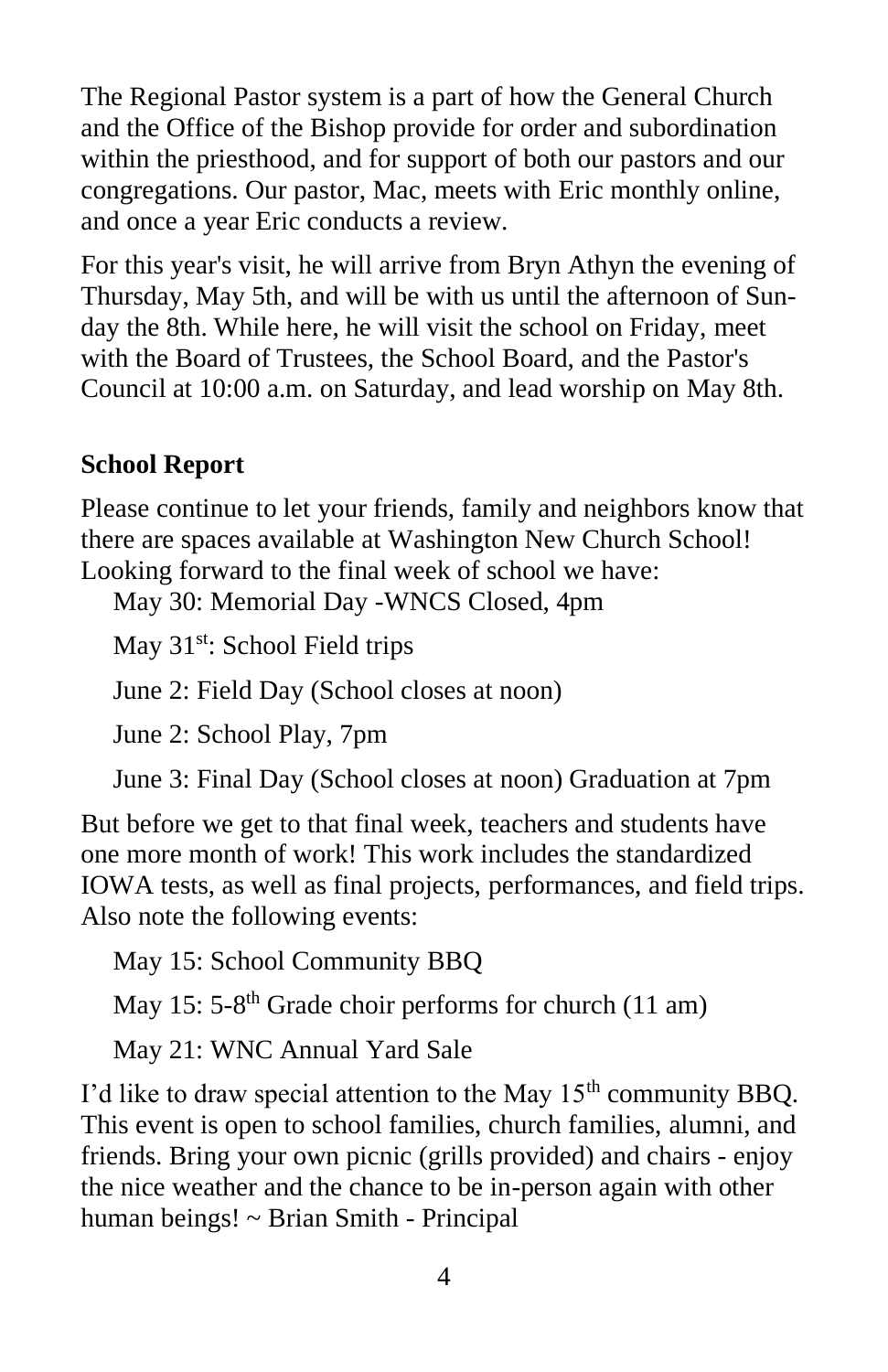#### *From the Board of Trustees:*

The Board of Trustees held a joint meeting with the School Board on April 12, 2022. The Pastor reported on general status, and discussed his expectations and plans for trying new things going forward, including a new music program, sound system upgrades, etc. He reported that the Regional Pastor will be here May 5-9. The Treasurer provided a budget update, and presented a draft of the FY23 Budget, which will be finalized next month and presented at the Annual Society Meeting for vote. The principal provided a status of the school operations and staffing, and an update to the High School program. Other general business was discussed including Investment committee, Contributions committee, grounds & maintenance, and outreach/community growth.

**The Board will hold the Annual Society meeting, in person, on Friday, June 10, 2022**. We will distribute reports ahead of time, and have limited in person discussions, as well as voting on the FY23 Budget and the election of Board members. Please plan to join us.

Respectfully, Sharon Cooper, Secretary, WCNJ, Inc.

#### **Announcements**

**NEW ADDRESS:** Jenny Smith has a new address – 757 Chapelgate Drive, Odenton, MD 21113. (cell) 443-510-9655.

**FOR SALE:** Our home on Enterprise Road ½ mile from the Washington New Church in Mitchellville will be listed for sale this May. The property is 1 1/3 acre with a two story 2600 square foot custom house. Open floor plan, 3 bedrooms with great master suite, attached 2 car garage, green house, and pool. Any interested buyers can contact Kathy by email at kcis[wim@aol.com](mailto:kcjswim@aol.com) for further information.

 $\sim$  Brad & Kathy Johns

**TAG MEETING:** The Theta Alpha guild will hold it Spring meeting on Monday, May  $16<sup>th</sup>$  at 7:00pm. The meeting will be held inperson at the church.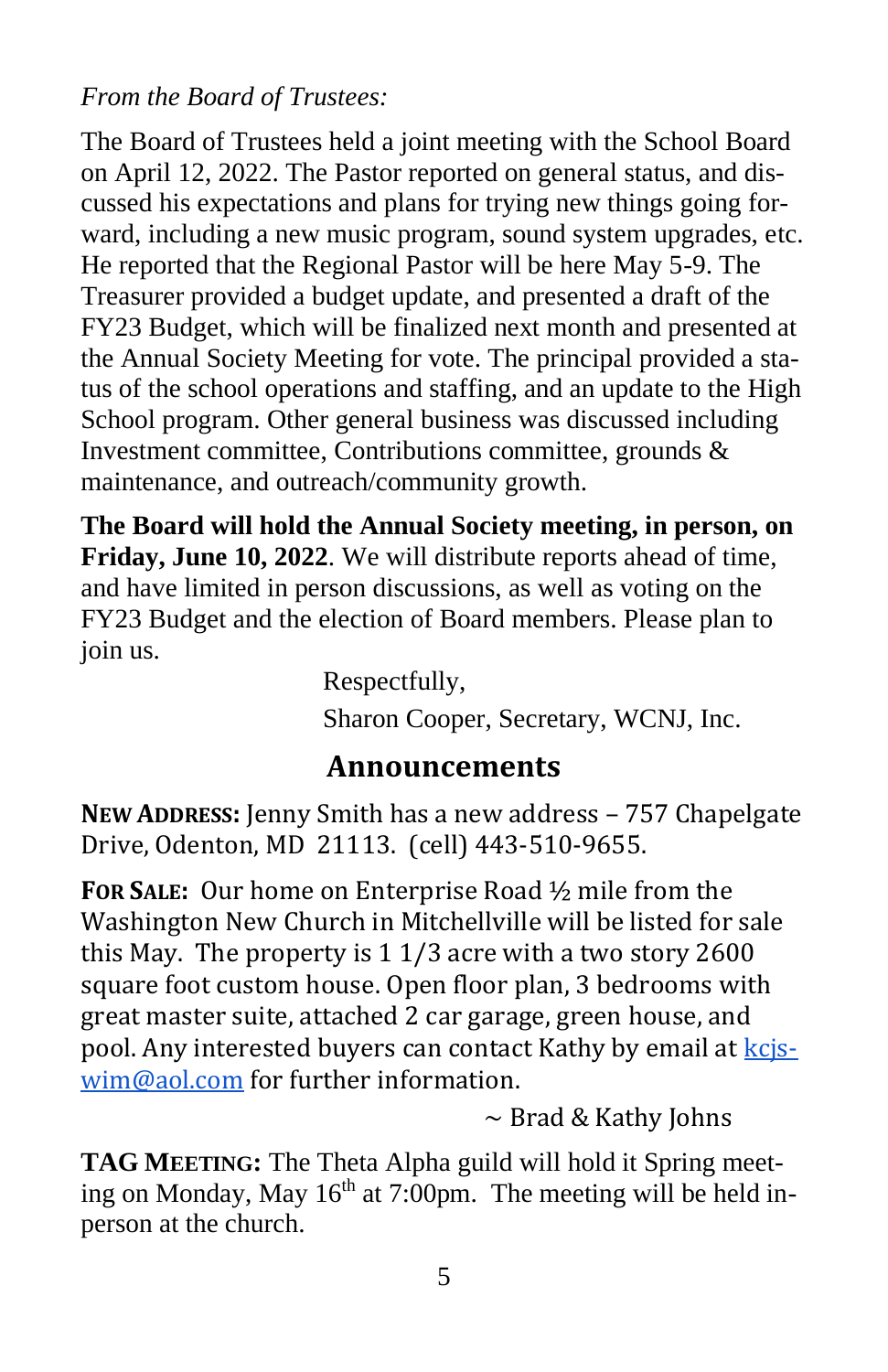Agenda items: Last minute needs for the Yard Sale, Field Day help, School play and graduation, Elections. (Earn your last few PSP credits for your attendance).

**YOU ARE INVITED!** Hello all! On **May 28th at 4 pm** we will be celebrating Anne and Steve Ball's 60th birthdays! We are hoping to gather lots of people who might want to come celebrate these lovely people. We'll be gathering on WNCS grounds. There will be food and drinks aplenty, and we hope to see you there. All are welcome, but please no presents and no kids. See you there!

- Justin Ball Glover

# SATURDAY MAY 21

8 a.m. to 2 p.m.



Collectibles, glassware, plants, toys, sports equipment, books, clothing, kitchen, tools, outdoor items and more!

*This is a major community fundraiser, so please donate your gently used items!* 

Drop offs - Any time after May 9<sup>th</sup>

Please Contact Sharon K. or Erin S. for details *Spaces available for rent to vendors*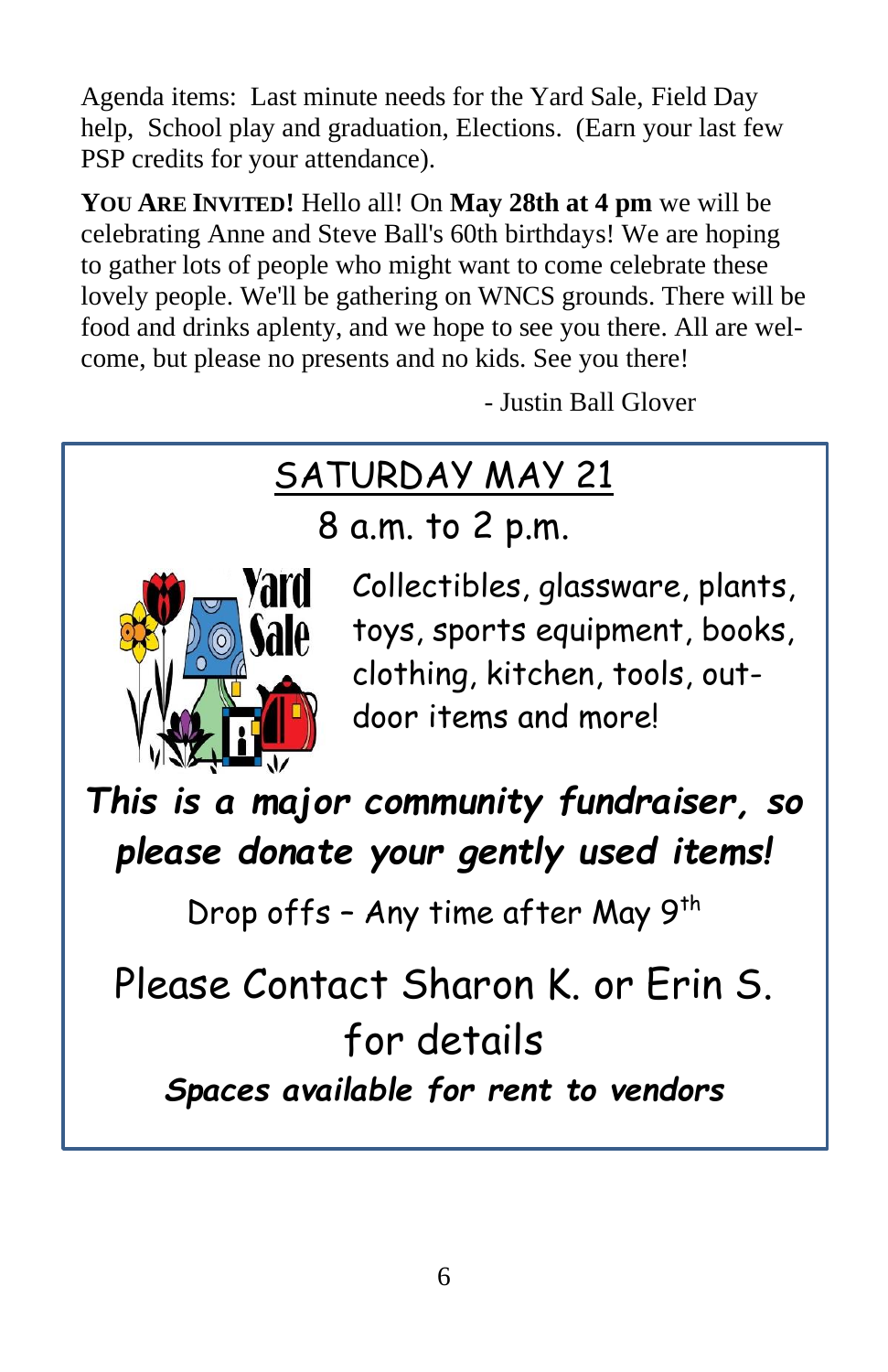# *This is The News:*

"The good we can do together surpasses the good we can do alone"

~ Benj. Franklin

## *Good together work:*

The annual Spring-to-it work party at the Church drew a "good" crowd of people, who did wonders with and to the Church property. The day started off early – as in 7:00am - for **Glenn Frazier** (Mac & Gillian's son), **Bonnie Cowley,** and **Adrea Coker** (Jotham Amara's mom) who joined in making coffee, sausages, eggs, pancakes, and waffles for the hard-working crew of volunteers, who happily ate breakfast and got to work. Many pruned and weeded and mulched trees, shrubs, and gardens (not all at once), while others worked on a variety of tasks inside and outside the building, including upgrading lighting along the driveway (all the better to see you with). Of course, the kids wanted to work on the roof and a valiant crew cleaned all the gutters. The consensus was that a grand time was had working together! Thanks to all of you. And for those who missed it, there are opportunities to help whenever you feel up to it.

## *Weather Report:*

As promised, we are happy to report that there was a lot of weather in April.

Yes, even small tornados and blizzards count as weather.

## *People Who are Too Young to Retire:*

**Lt Col James (Craig) & Laura Cooper** are pleased to announce that Craig has started terminal leave leading up to official retirement from the U.S. Air Force effective 1 July 2022. During his 24 year career Craig served primarily as an F-15E Strike Eagle Weapon Systems Officer (WSO), and was qualified as an Instructor, Evaluator, and Mission Commander while assigned to operational squadrons at Mountain Home AFB, ID, and RAF Lakenheath, UK. He flew 354 combat missions and amassed 1,607 combat hours during nine deployments in support of Operations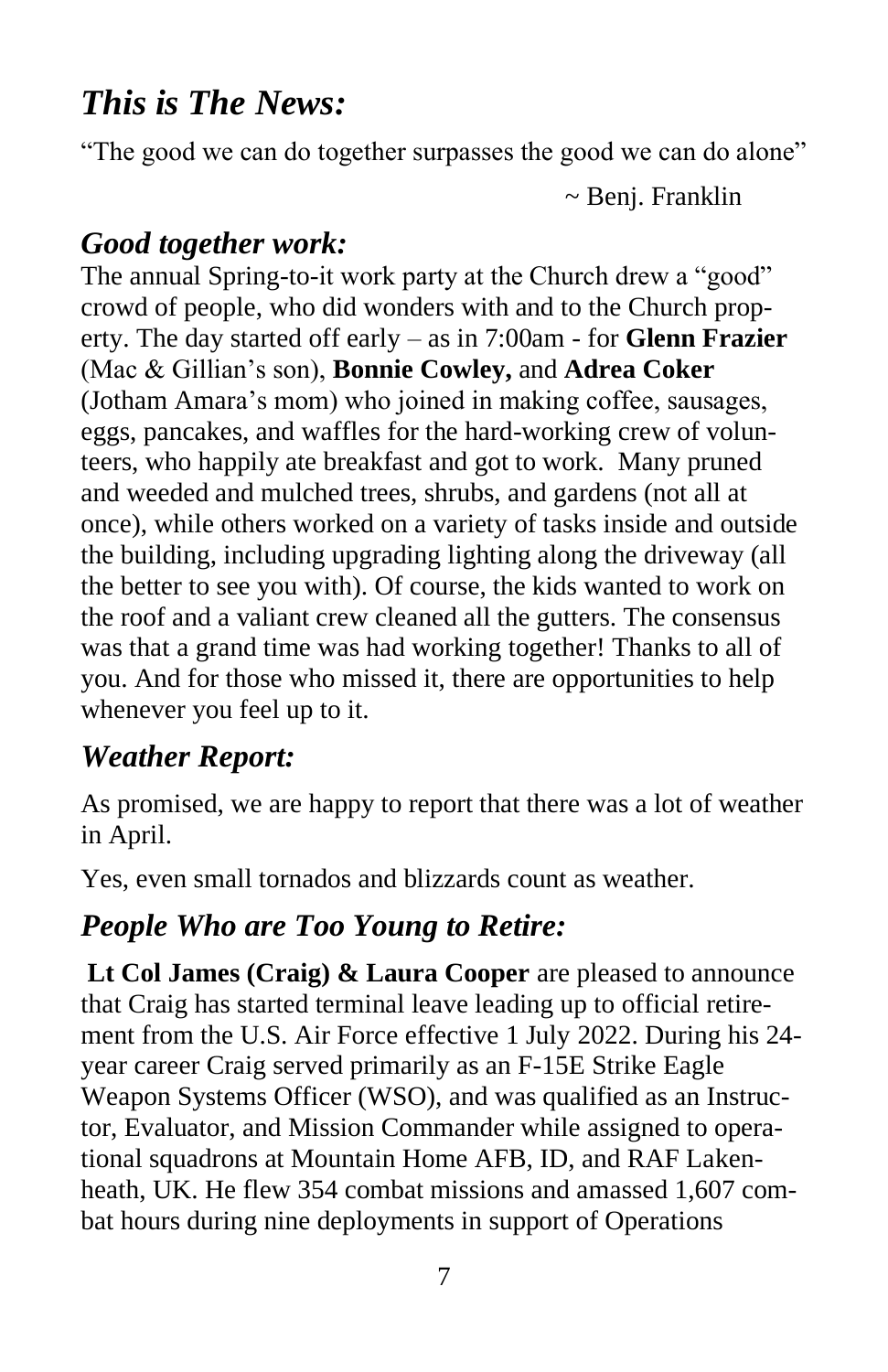

SOUTHERN WATCH, IRAQI FREEDOM, ENDURING FREE-DOM, ODYSSEY DAWN, FREEDOM'S SENTINEL, and IN-HERENT RESOLVE. Craig's final assignment was to the Pentagon as a Congressional Budget and Appropriations Liaison on the Secretary of the Air Force's staff. Over the years he earned numerous awards and decorations to include the Distinguished Flying Cross and was part of the 494th Fighter Squadron team that won the 2018 Raytheon Trophy (USAF's best Fighter Squadron). Craig, Laura, and the kids are all looking forward to a change of pace as Craig moves on to a new position supporting the USAF from the private sector!

We see that **Brent Hyatt** has "retired" after 9 years as Chair of the General Church Budget and Audit Committee. Also, the Gen. Ch. reports a budget surplus of \$385K. One might suppose there is a cause and effect going on there. Good work, Brent.

# *Traveling is Good for You:*

Over the Easter weekend, **Bill and Sharon Kunkle** enjoyed visits with family in the Bryn Athyn area, as well as getting to meet their new granddaughter, Eloise Grace Kunkle, born 3/2/2022. Big sister Maddie, and parents **Bryan and Kristin**, are enjoying life with their new family member!

It was great to see a large crowd at the Easter Sunday church service – it feels like it has been two years since we had that many people in the nave. Well, actually it has been two years. Are we beginning to see the light at the end of the pandemic tunnel? There were many visitors who traveled that weekend – almost too many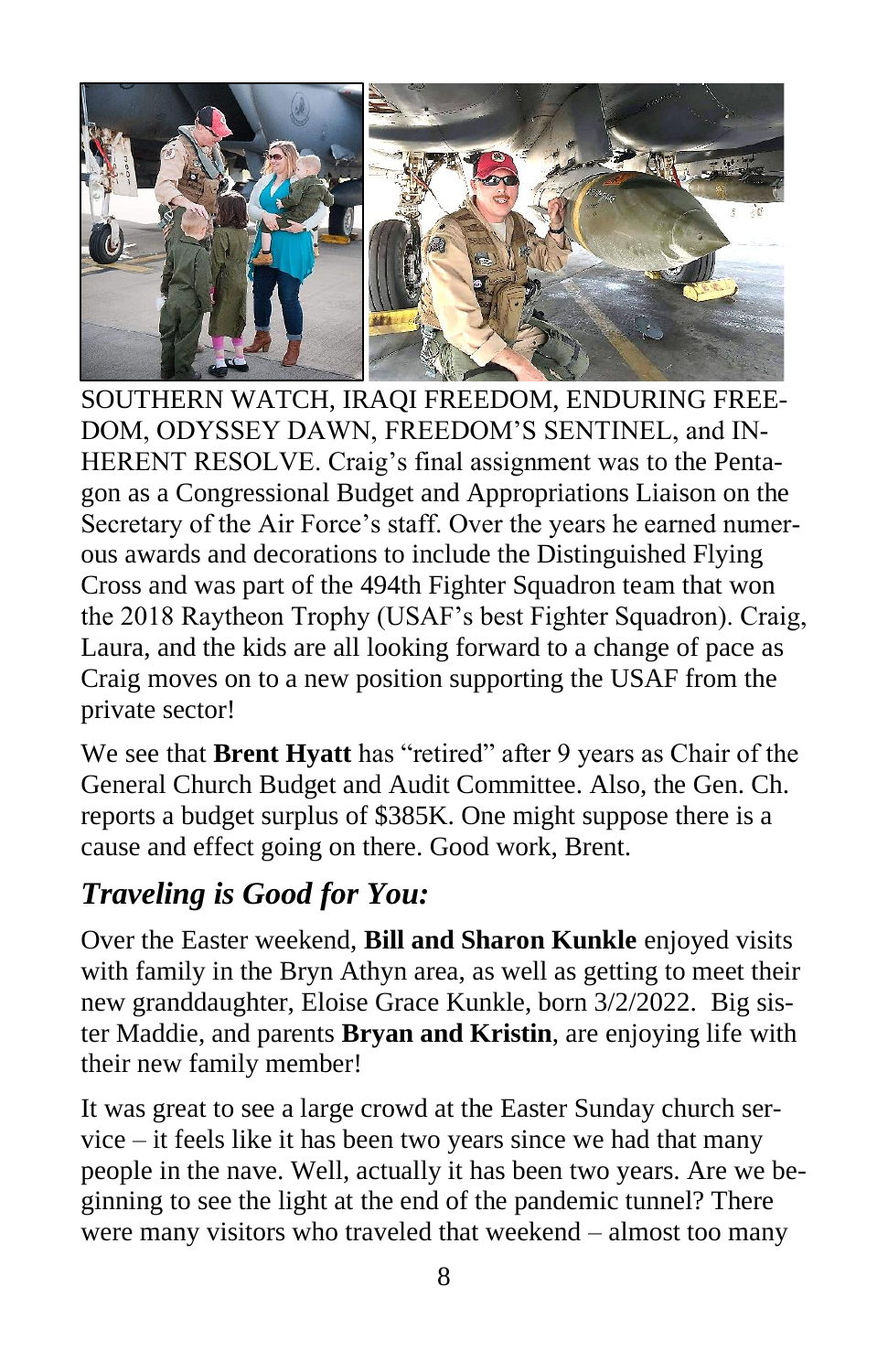to name, so we will name at least **Duane and Liza Hyatt**, plus two of their kids and a future daughter-in-law!

**Carole Waelchli** reports that Interstate 95 remains as bad as ever (no surprise there); she drove the entire length of Delaware at 15 mph on the way to see the ANC production of "The Little Mermaid." She reports that there was an outstanding cast, great choreography with large numbers of "Sea Creatures" (our **Ariela Hernandez** had several roles).

The Musical had beautiful singing, and unbelievable "swimming" made possible by flying apparatus. She says it was well worth the effort, and that her opinion was not at all influenced by the fact that her son **Christopher** was the director, music director, and with his stagecraft class designed and made all the sets. Carole says that "I have missed only one of Chris's productions through the years and every year they get better! Am I bragging? Maybe a little. He and his wife **Sarah**, who is the producer, do an incredible amount of work every year to stage the ANC productions. Daughter Isabel will be in ninth grade at ANC next year and can't wait to be part of whatever next year's play turns out to be. And, the Good Lord willing, I'll be there to see it (Interstate 95 notwithstanding)."

On the weekend of April 22 – 24 **Bonnie Cowley** and **Jeannette Roscoe** drove up to Lake Wallenpaupack in the Pocono Mountains



for an "Alden Sister Reunion". It had been 16 years since all 8 sisters were together. Though the oldest sister – Martha Tinker - was not able to make it, the

other 7 had a grand time of visiting, hiking, cards, and great food!

The day after Easter **George and Mary Cooper** decided to drive to their cabin in the mountains of western Maryland, despite (or maybe because of) the weather forecast of snow. It was a beautiful day when they left, but halfway there it began to rain, then sleet,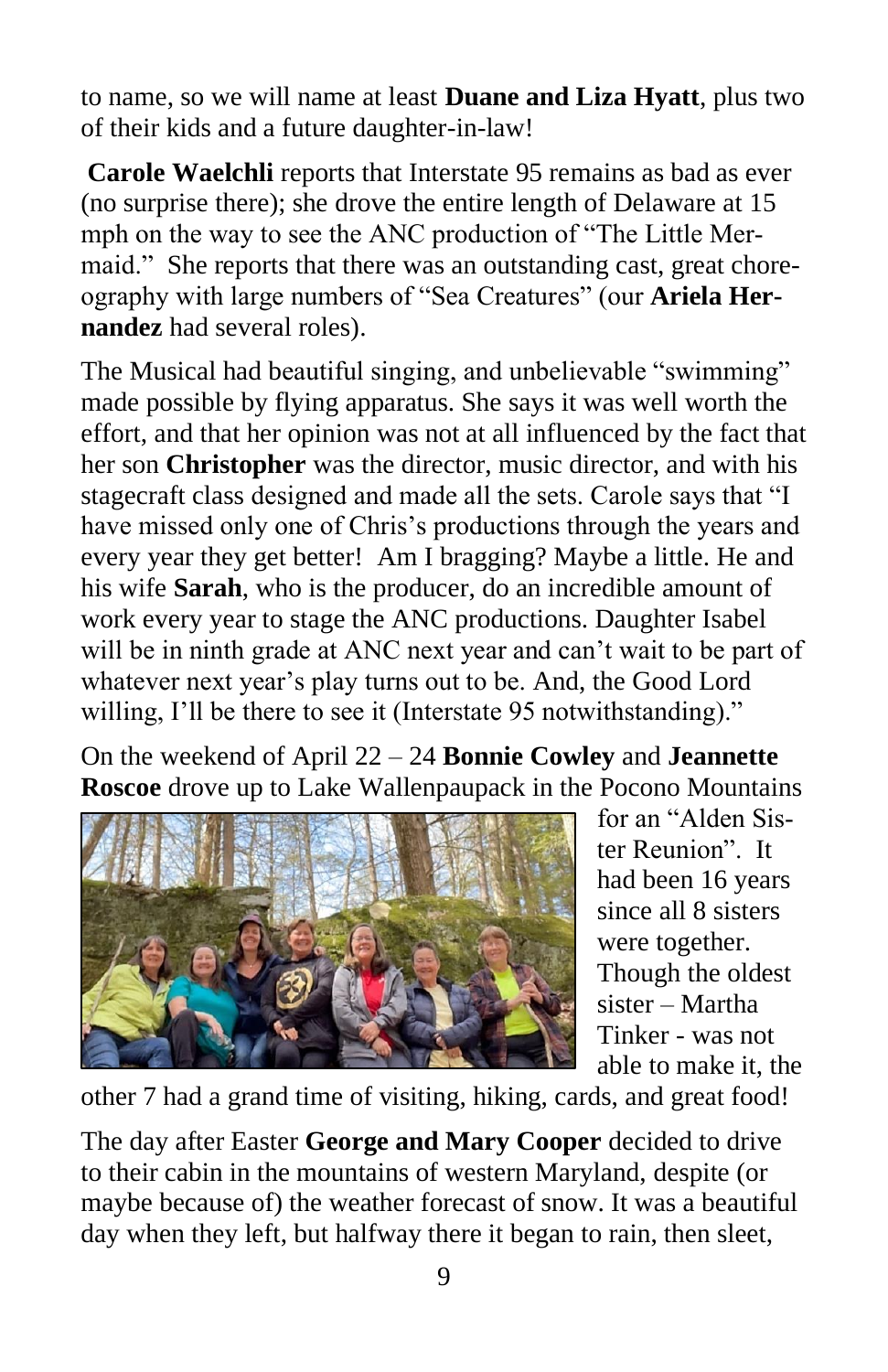then snow, then snow really heavily with 35mph wind and no visibility. And then I 68 had just one useable lane, and then everybody stopped just west of the well-named town of Frostburg. And the snow fell, and the wind blew, and it dawned on them that they might be spending a long time in a snow and ice-covered car in the middle of a real blizzard, miles from anything but trees. In April? They had fortunately stopped next to a cross-over and were able to make a U-turn and exit to the mysteriously invisible, hilly, and snow-buried back roads of Frostburg where most cars were either already in ditches or were destined for them. The rest were stuck at uphill stop signs and stop lights with tires spinning and people pushing. It was 28<sup>°</sup> and snowing. They eventually got through the town (4-wheel drive and new tires and narrow alleys that might have been someone's side yard were the answer to "How?") onto US 40 and made it to the cabin in 8 hours of fun driving instead of the usual boring 4 hours. It snowed until Tuesday evening, with 5" accumulation at the cabin. Welcome to Garrett County!

# *More Stuff:*

**Amy Odhner** reports that she is welcoming summer by doing some container gardening on her back deck as practice for planting some colorful perennials in the front flower bed. Everything should be ready just in time to host sister **Eva** and her family who will be making a quick trip to the DC area in May. Look for pictures next month!

**Charlotte Radcliffe** reports that she will be transferring from Washington College in Chestertown to University of Maryland

College Park for her sophomore year. She wants to let people know she will be around the neighborhood if they need her.

**The Jean Allen Birthday Race:** On April 16 **Shannon and Ryan Allen** treated their mom, **Jean Allen** to a day at the Laurel races. They enjoyed lunch in the clubhouse after which Ryan took her to the paddock where the horses were saddled, and the jockeys mounted up. The

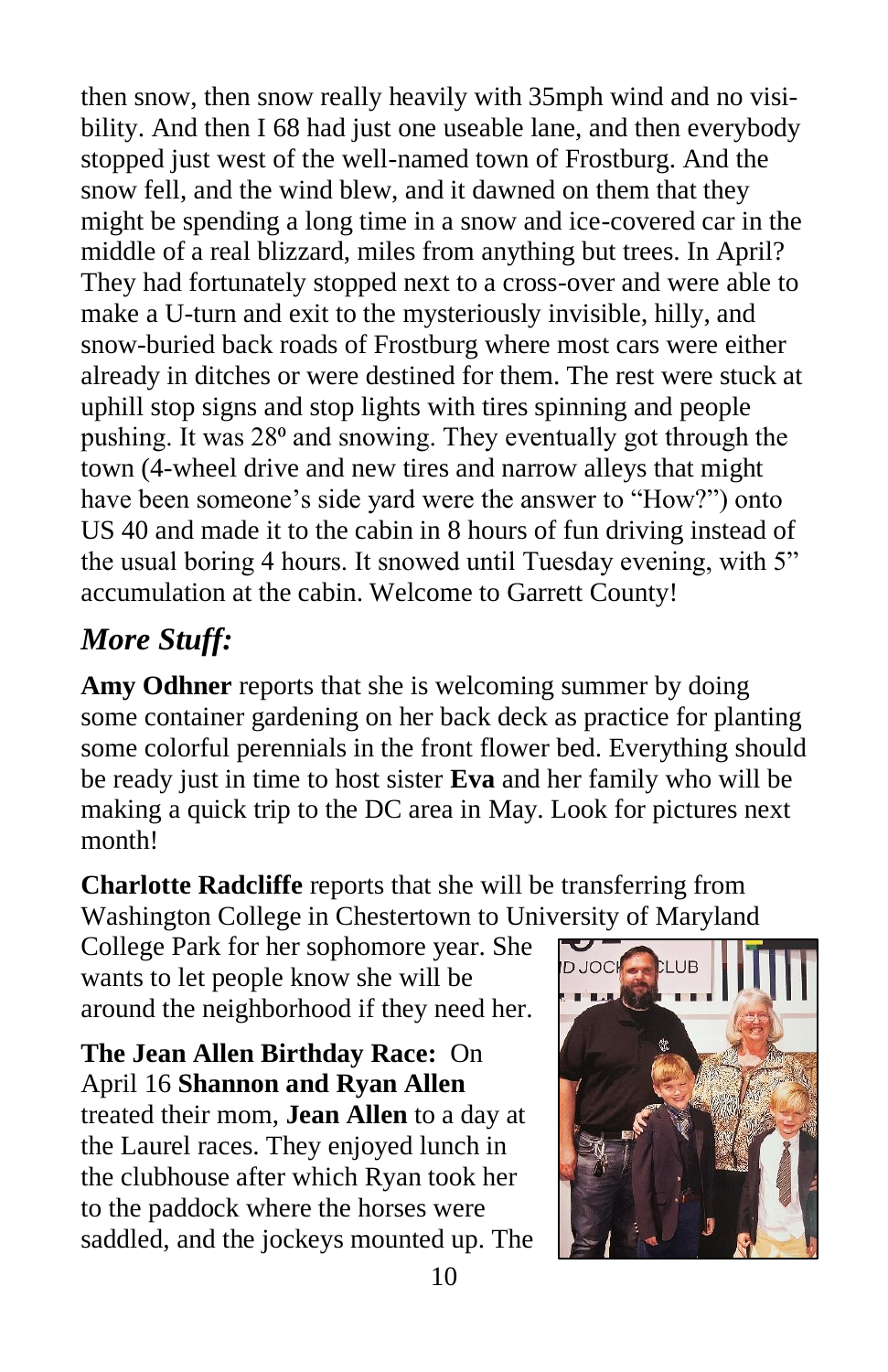third race was named "The Jean Allen Birthday Race." She bet on a horse named Crabs N Beer to win. After watching her horse come in first, she got her picture taken in the winner's circle with the winning jockey along with Ryan and her two grandchildren! It was a great family fun day!

#### **A Final Thought:**

"People who are wrapped up in themselves make small packages."

~ Benj. Franklin